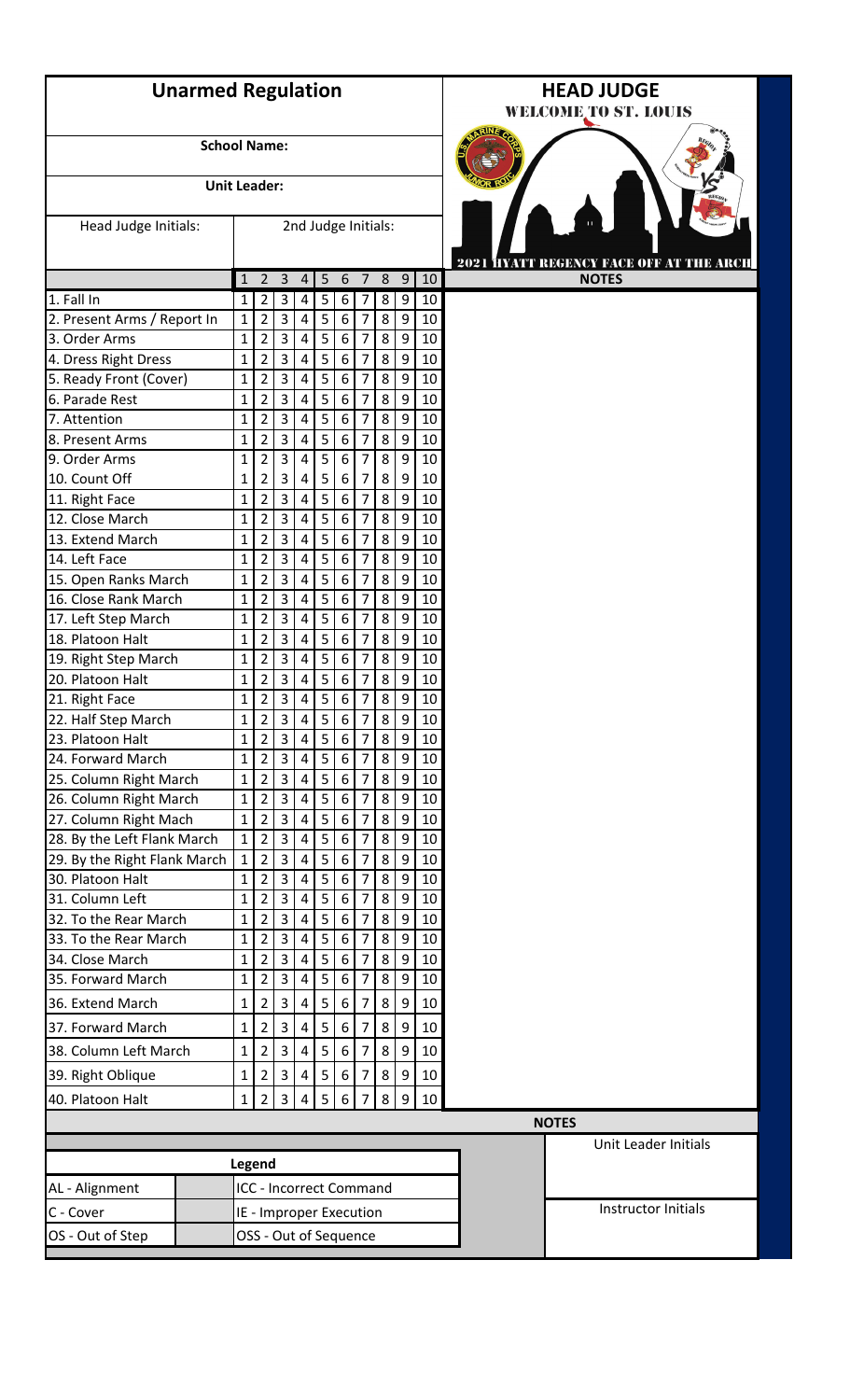|                   | <b>Unarmed Regulation</b>         |                     |                              |                                  |                                |                              |                                   |                       |                |        |                  |          |           |  | <b>WELCOME TO ST. LOUIS</b>                                                 |           |  |
|-------------------|-----------------------------------|---------------------|------------------------------|----------------------------------|--------------------------------|------------------------------|-----------------------------------|-----------------------|----------------|--------|------------------|----------|-----------|--|-----------------------------------------------------------------------------|-----------|--|
|                   |                                   | <b>School Name:</b> |                              |                                  |                                |                              |                                   |                       |                |        |                  |          |           |  |                                                                             |           |  |
|                   |                                   | <b>Unit Leader:</b> |                              |                                  |                                |                              |                                   |                       |                |        |                  |          |           |  |                                                                             |           |  |
|                   |                                   |                     | $\mathbf{1}$                 | $2^{\circ}$                      | $\overline{3}$                 | $\overline{4}$               | 5                                 | 6                     | 7              | 8      | 9                | 10       |           |  | <b>2021 HYATT REGENCY FACE OFF AT THE ARCH</b>                              |           |  |
| 41. Forward March |                                   |                     | $\mathbf 1$                  | $\overline{2}$                   | 3                              | 4                            | 5                                 | 6                     | 7              | 8      | 9                | 10       |           |  |                                                                             |           |  |
|                   | 42. Column Left March             |                     | $\mathbf 1$                  | $\overline{2}$                   | 3                              | 4                            | 5                                 | 6                     | 7              | 8      | 9                | 10       |           |  |                                                                             |           |  |
|                   | 43. Left Oblique March            |                     | $\mathbf{1}$                 | $\overline{2}$                   | $\overline{3}$                 | $\overline{4}$               | 5                                 | $\boldsymbol{6}$      | 7              | 8      | $\overline{9}$   | 10       |           |  |                                                                             |           |  |
| 44. Platoon Halt  |                                   |                     | $\mathbf 1$                  | $\overline{2}$                   | 3                              | $\overline{4}$               | 5                                 | 6                     | 7              | 8      | 9                | 10       |           |  |                                                                             |           |  |
| 45. Forward March |                                   |                     | $\mathbf{1}$                 | $\overline{2}$                   | $\overline{3}$                 | $\pmb{4}$                    | 5                                 | $\boldsymbol{6}$      | 7              | 8      | $\boldsymbol{9}$ | 10       |           |  |                                                                             |           |  |
| 46. Change Step   |                                   |                     | $\mathbf{1}$                 | $\overline{2}$                   | 3                              | 4                            | 5                                 | 6                     | 7              | 8      | 9                | 10       |           |  |                                                                             |           |  |
|                   | 47. Column Left March             |                     | $\mathbf{1}$                 | $\overline{2}$                   | 3                              | $\overline{4}$               | 5                                 | 6                     | 7              | 8      | 9                | 10       |           |  |                                                                             |           |  |
|                   | 48. Column 1/2 Left March         |                     | $\mathbf{1}$                 | $\overline{2}$                   | 3                              | 4                            | 5                                 | 6                     | 7              | 8      | 9                | 10       |           |  |                                                                             |           |  |
|                   | 49. Column 1/2 Left March         |                     | $\mathbf{1}$                 | $\overline{2}$                   | $\overline{3}$                 | 4                            | 5                                 | 6                     | 7              | 8      | 9                | 10       |           |  |                                                                             |           |  |
|                   |                                   |                     |                              |                                  |                                |                              |                                   |                       |                |        |                  |          |           |  |                                                                             |           |  |
|                   | 50. To the Rear March             |                     | $\mathbf{1}$                 | $\overline{2}$                   | 3                              | 4                            | 5                                 | $6\,$                 | 7              | 8      | 9                | 10       |           |  |                                                                             |           |  |
|                   | 51. To the Rear March             |                     | $\mathbf 1$                  | $\overline{2}$                   | 3                              | $\overline{4}$               | 5                                 | $6\,$                 | 7              | 8      | 9                | 10       |           |  |                                                                             |           |  |
| 52. Platoon Halt  |                                   |                     | $\overline{1}$               | $\overline{2}$                   | 3                              | 4                            | 5                                 | 6                     | 7              | 8      | 9                | 10       |           |  |                                                                             |           |  |
|                   | 53. Forward March                 |                     | 1                            | $\overline{2}$                   | 3                              | 4                            | 5                                 | 6                     | 7              | 8      | 9                | 10       |           |  |                                                                             |           |  |
| 54. Eyes Right    |                                   |                     | $\mathbf{1}$                 | $\overline{2}$                   | 3                              | $\overline{4}$               | 5                                 | $\boldsymbol{6}$      | 7              | 8      | 9                | 10       |           |  |                                                                             |           |  |
| 55. Ready Front   |                                   |                     | $\mathbf 1$                  | $\overline{2}$                   | $\overline{3}$                 | 4                            | 5                                 | 6                     | 7              | 8      | 9                | 10       |           |  |                                                                             |           |  |
|                   | 56. Column Left March             |                     | $\mathbf 1$                  | $\overline{2}$                   | $\overline{3}$                 | $\overline{4}$               | 5                                 | $\boldsymbol{6}$      | $\overline{7}$ | 8      | 9                | 10       |           |  |                                                                             |           |  |
|                   | 57. Column Left March             |                     | $\mathbf{1}$                 | $\overline{2}$                   | $\overline{3}$                 | $\overline{4}$               | 5                                 | 6                     | 7              | 8      | 9                | 10       |           |  |                                                                             |           |  |
|                   | 58. Half Step March               |                     | $\mathbf{1}$                 | $\overline{2}$                   | $\overline{3}$                 | $\overline{4}$               | 5                                 | 6                     | 7              | 8      | 9                | 10       |           |  |                                                                             |           |  |
|                   | 59. Forward March                 |                     | 1                            | $\overline{2}$                   | 3                              | $4 \mid$                     | $5 \mid$                          | 6                     | 7              | 8      | 9                | 10       |           |  |                                                                             |           |  |
|                   | 60. By the Left Flank             |                     | $\mathbf{1}$                 | $\overline{2}$                   | $\overline{3}$                 | $\overline{4}$               | 5                                 | 6                     | $\overline{7}$ | 8      | 9                | 10       |           |  |                                                                             |           |  |
|                   | 61. By the Right Flank            |                     | $\mathbf{1}$                 | $\overline{2}$                   | $\mathsf{3}$                   | 4                            | 5                                 | 6                     | 7              | 8      | 9                | 10       |           |  |                                                                             |           |  |
| 62. Platoon Halt  |                                   |                     | $\mathbf 1$                  | $\overline{2}$                   | $\overline{3}$                 | $\sqrt{4}$                   | 5                                 | $\boldsymbol{6}$      | 7              | 8      | 9                | 10       |           |  |                                                                             |           |  |
| 63. Left Face     | 64. Present Arms / Report Ou      |                     | $\mathbf{1}$<br>$\mathbf{1}$ | $\overline{2}$<br>$\overline{2}$ | $\mathsf{3}$<br>$\overline{3}$ | $\sqrt{4}$<br>$\overline{4}$ | 5<br>5                            | 6<br>$\boldsymbol{6}$ | 7<br>7         | 8<br>8 | 9<br>9           | 10<br>10 |           |  |                                                                             |           |  |
| 65. Order Arms    |                                   |                     | $\mathbf{1}$                 | $\overline{2}$                   | $\mathsf{3}$                   | $\overline{4}$               | 5                                 | 6                     | 7              | 8      | 9                | 10       |           |  |                                                                             |           |  |
| 66. Fall Out      |                                   |                     | $\mathbf 1$                  | $\overline{2}$                   | $\overline{3}$                 | $\overline{4}$               | 5                                 | 6                     | 7              | 8      | 9                | 10       |           |  |                                                                             |           |  |
|                   |                                   |                     |                              |                                  |                                |                              |                                   |                       |                |        |                  |          |           |  |                                                                             |           |  |
|                   |                                   |                     |                              |                                  |                                |                              | <b>Drill Commander Evaluation</b> |                       |                |        |                  |          |           |  |                                                                             | Sub-Score |  |
|                   | Volume                            | $0 - 10$            |                              |                                  |                                |                              |                                   | Position              |                |        |                  |          | $0 - 10$  |  |                                                                             |           |  |
|                   | Cmds                              | $0 - 10$            |                              |                                  |                                |                              |                                   | <b>Bearing</b>        |                |        |                  |          | $0 - 10$  |  |                                                                             |           |  |
|                   | Pause                             | $0 - 10$            |                              |                                  |                                |                              |                                   | Boundary              |                |        |                  |          | $0 - 10$  |  |                                                                             |           |  |
|                   | <b>Even/Proper Cadence</b>        |                     |                              |                                  |                                |                              |                                   |                       |                |        |                  | $0 - 20$ |           |  | <b>Technical Impression 20 pts</b>                                          |           |  |
|                   | Uniform/Appearance                |                     |                              |                                  |                                |                              |                                   |                       |                |        |                  | $0 - 20$ |           |  | (adherence to service/meet regulations)                                     |           |  |
|                   |                                   |                     |                              |                                  |                                |                              |                                   |                       |                |        |                  |          |           |  |                                                                             |           |  |
|                   | <b>Unit Leaders Total Points:</b> |                     |                              |                                  |                                |                              |                                   |                       |                |        |                  |          | (Max 100) |  |                                                                             |           |  |
|                   |                                   |                     |                              |                                  | <b>Team Penalties</b>          |                              |                                   |                       |                |        |                  |          |           |  | <b>Precision Impression 20 pts</b><br>(overall precision displayed by unit) |           |  |
|                   | # of Boundary Violations: #:      |                     |                              |                                  |                                |                              | x <sub>5</sub>                    |                       |                |        | $=$              |          |           |  |                                                                             |           |  |
| # of Cadets:      |                                   |                     | $-10=$                       |                                  |                                |                              |                                   | x 25                  |                |        |                  | $=$      |           |  |                                                                             |           |  |
| Other: Specify_   |                                   |                     |                              |                                  |                                |                              |                                   |                       |                |        |                  |          |           |  | <b>Overall Score 700 pts</b>                                                |           |  |
|                   |                                   |                     |                              |                                  |                                |                              |                                   |                       |                |        |                  |          |           |  |                                                                             |           |  |
|                   | <b>Total Penalty Points:</b>      |                     |                              |                                  |                                |                              |                                   |                       |                |        |                  |          |           |  |                                                                             |           |  |
|                   |                                   |                     |                              |                                  |                                |                              |                                   |                       |                |        |                  |          |           |  |                                                                             |           |  |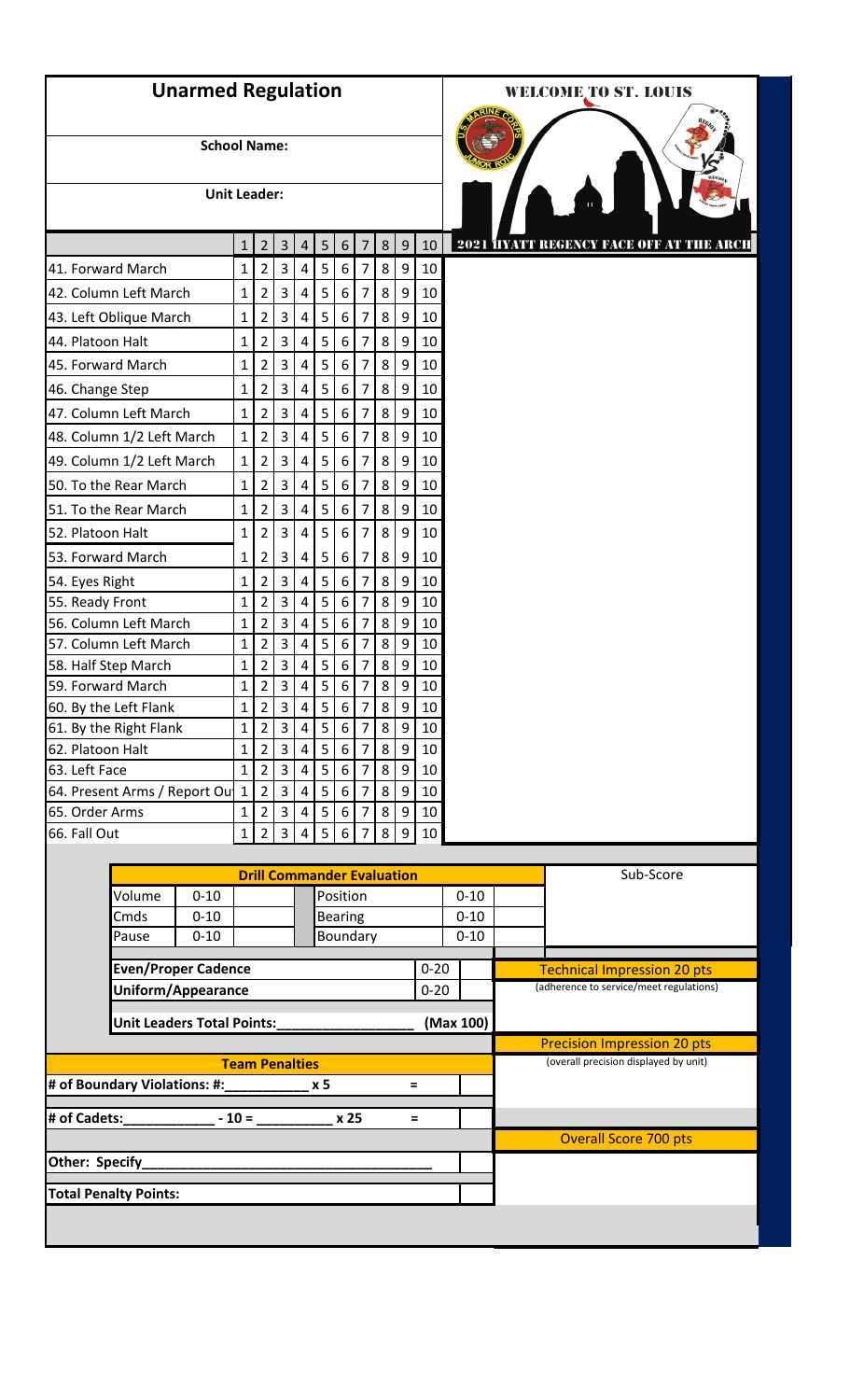|                                                                                  | <b>Unarmed Regulation</b> |                         |                                |                         |                |   |                  |                |   |                  |    |  |  |  |
|----------------------------------------------------------------------------------|---------------------------|-------------------------|--------------------------------|-------------------------|----------------|---|------------------|----------------|---|------------------|----|--|--|--|
|                                                                                  | <b>School Name:</b>       |                         |                                |                         |                |   |                  |                |   |                  |    |  |  |  |
|                                                                                  | <b>Unit Leader:</b>       |                         |                                |                         |                |   |                  |                |   |                  |    |  |  |  |
| Head Judge Initials:                                                             |                           |                         | 2nd Judge Initials:            |                         |                |   |                  |                |   |                  |    |  |  |  |
|                                                                                  |                           | 1                       | $\overline{2}$                 | $\overline{3}$          | 4              | 5 | 6                | 7              | 8 | $\overline{9}$   | 10 |  |  |  |
| 1. Fall In                                                                       |                           | 1                       | $\overline{2}$                 | 3                       | 4              | 5 | 6                | 7              | 8 | 9                | 10 |  |  |  |
| 2. Present Arms / Report In                                                      |                           | $\mathbf{1}$            | $\overline{2}$                 | 3                       | $\pmb{4}$      | 5 | $\boldsymbol{6}$ | $\overline{7}$ | 8 | 9                | 10 |  |  |  |
| 3. Order Arms                                                                    |                           | $\mathbf{1}$            | $\overline{2}$                 | 3                       | 4              | 5 | 6                | 7              | 8 | 9                | 10 |  |  |  |
| 4. Dress Right Dress                                                             |                           | $\mathbf{1}$            | $\overline{2}$                 | $\overline{3}$          | $\pmb{4}$      | 5 | 6                | $\overline{7}$ | 8 | 9                | 10 |  |  |  |
| 5. Ready Front (Cover)                                                           |                           | 1                       | $\overline{2}$                 | 3                       | $\sqrt{4}$     | 5 | 6                | 7              | 8 | 9                | 10 |  |  |  |
| 6. Parade Rest                                                                   |                           | 1                       | $\overline{2}$                 | 3                       | $\overline{4}$ | 5 | 6                | 7              | 8 | 9                | 10 |  |  |  |
| 7. Attention                                                                     |                           | 1                       | $\overline{2}$                 | 3                       | $\pmb{4}$      | 5 | 6                | 7              | 8 | 9                | 10 |  |  |  |
| 8. Present Arms                                                                  |                           | 1                       | $\overline{2}$                 | $\mathsf{3}$            | 4              | 5 | 6                | 7              | 8 | 9                | 10 |  |  |  |
| 9. Order Arms                                                                    |                           | $\mathbf{1}$            | $\overline{2}$                 | 3                       | 4              | 5 | 6                | $\overline{7}$ | 8 | 9                | 10 |  |  |  |
| 10. Count Off                                                                    |                           | 1                       | $\overline{2}$                 | 3                       | 4              | 5 | 6                | 7              | 8 | 9                | 10 |  |  |  |
| 11. Right Face                                                                   |                           | 1                       | $\overline{2}$                 | 3                       | $\pmb{4}$      | 5 | $6\phantom{1}6$  | $\overline{7}$ | 8 | 9                | 10 |  |  |  |
| 12. Close March                                                                  |                           | 1                       | $\overline{2}$                 | 3                       | $\sqrt{4}$     | 5 | $\boldsymbol{6}$ | 7              | 8 | 9                | 10 |  |  |  |
| 13. Extend March                                                                 |                           | 1                       | $\overline{2}$                 | 3                       | 4              | 5 | 6                | 7              | 8 | 9                | 10 |  |  |  |
| 14. Left Face                                                                    |                           | $\mathbf{1}$            | $\overline{2}$                 | 3                       | $\overline{4}$ | 5 | 6                | 7              | 8 | 9                | 10 |  |  |  |
| 15. Open Ranks March                                                             |                           | 1                       | $\overline{2}$                 | 3                       | $\sqrt{4}$     | 5 | 6                | 7              | 8 | 9                | 10 |  |  |  |
| 16. Close Rank March                                                             |                           | 1                       | $\overline{2}$                 | 3                       | $\pmb{4}$      | 5 | $6\phantom{1}6$  | 7              | 8 | 9                | 10 |  |  |  |
| 17. Left Step March                                                              |                           | $\mathbf{1}$            | $\overline{2}$                 | 3                       | $\pmb{4}$      | 5 | $\boldsymbol{6}$ | 7              | 8 | 9                | 10 |  |  |  |
| 18. Platoon Halt                                                                 |                           | 1                       | $\overline{2}$                 | 3                       | 4              | 5 | 6                | 7              | 8 | 9                | 10 |  |  |  |
| 19. Right Step March                                                             |                           | 1                       | $\overline{2}$                 | 3                       | 4              | 5 | 6                | 7              | 8 | 9                | 10 |  |  |  |
| 20. Platoon Halt                                                                 |                           | $\mathbf{1}$            | $\overline{2}$                 | $\overline{3}$          | 4              | 5 | 6                | $\overline{7}$ | 8 | 9                | 10 |  |  |  |
| 21. Right Face                                                                   |                           | 1                       | $\overline{2}$                 | $\overline{\mathbf{3}}$ | $\pmb{4}$      | 5 | $\boldsymbol{6}$ | $\overline{7}$ | 8 | $\boldsymbol{9}$ | 10 |  |  |  |
| 22. Half Step March                                                              |                           | $\mathbf{1}$            | $\overline{2}$                 | $\overline{3}$          | $\pmb{4}$      | 5 | $\boldsymbol{6}$ | 7              | 8 | 9                | 10 |  |  |  |
| 23. Platoon Halt                                                                 |                           | $\mathbf{1}$            | $\overline{2}$                 | 3                       | 4              | 5 | 6                | 7              | 8 | $\boldsymbol{9}$ | 10 |  |  |  |
| 24. Forward March                                                                |                           | $\mathbf{1}$            | $\overline{2}$                 | $\overline{3}$          | $\overline{4}$ | 5 | $6\phantom{1}6$  | $\overline{7}$ | 8 | 9                | 10 |  |  |  |
| 25. Column Right March                                                           |                           | 1                       | $\overline{2}$                 | 3                       | $\sqrt{4}$     | 5 | $\boldsymbol{6}$ | $\overline{7}$ | 8 | 9                | 10 |  |  |  |
| 26. Column Right March                                                           |                           | 1                       | $\overline{2}$                 | 3                       | $\sqrt{4}$     | 5 | $\boldsymbol{6}$ | 7              | 8 | 9                | 10 |  |  |  |
| 27. Column Right Mach                                                            |                           | $\mathbf{1}$            | $\overline{2}$                 | 3                       | 4              | 5 | $\boldsymbol{6}$ | 7              | 8 | 9                | 10 |  |  |  |
| 28. By the Left Flank March                                                      |                           | $\mathbf{1}$            | $\overline{2}$                 | 3                       | 4              | 5 | 6                | 7              | 8 | $\boldsymbol{9}$ | 10 |  |  |  |
| 29. By the Right Flank March                                                     |                           | $\mathbf{1}$            | $\overline{2}$                 | $\overline{3}$          | $\pmb{4}$      | 5 | $6\phantom{1}6$  | $\overline{7}$ | 8 | 9                | 10 |  |  |  |
| 30. Platoon Halt                                                                 |                           | $\mathbf{1}$            | $\overline{2}$                 | 3                       | $\sqrt{4}$     | 5 | $\boldsymbol{6}$ | $\overline{7}$ | 8 | 9                | 10 |  |  |  |
| 31. Column Left                                                                  |                           | $\mathbf{1}$            | $\overline{2}$                 | $\overline{\mathbf{3}}$ | $\pmb{4}$      | 5 | $6\phantom{1}6$  | 7              | 8 | $\boldsymbol{9}$ | 10 |  |  |  |
| 32. To the Rear March                                                            |                           | $\mathbf 1$             | $\overline{2}$                 | $\overline{\mathbf{3}}$ | 4              | 5 | $\boldsymbol{6}$ | 7              | 8 | 9                | 10 |  |  |  |
| 33. To the Rear March                                                            |                           | $\mathbf{1}$            | $\overline{2}$                 | $\overline{\mathbf{3}}$ | 4              | 5 | $\boldsymbol{6}$ | 7              | 8 | $\boldsymbol{9}$ | 10 |  |  |  |
| 34. Close March                                                                  |                           | $\mathbf{1}$            | $\overline{2}$                 | 3                       | $\pmb{4}$      | 5 | $6\phantom{1}6$  | $\overline{7}$ | 8 | 9                | 10 |  |  |  |
| 35. Forward March                                                                |                           | $\mathbf{1}$            | $\overline{2}$                 | 3                       | $\overline{4}$ | 5 | 6                | 7              | 8 | 9                | 10 |  |  |  |
| 36. Extend March                                                                 |                           | 1                       | $\overline{2}$                 | 3                       | $\pmb{4}$      | 5 | 6                | 7              | 8 | 9                | 10 |  |  |  |
| 37. Forward March                                                                |                           | 1                       | $\overline{2}$                 | 3                       | $\sqrt{4}$     | 5 | $6\phantom{1}6$  | $\overline{7}$ | 8 | 9                | 10 |  |  |  |
| 38. Column Left March                                                            |                           | 1                       | $\overline{2}$                 | 3                       | $\overline{4}$ | 5 | $6\phantom{1}6$  | 7              | 8 | 9                | 10 |  |  |  |
| 39. Right Oblique                                                                |                           |                         | $\overline{2}$                 | $\overline{\mathbf{3}}$ | $\sqrt{4}$     | 5 | $6\phantom{1}6$  | 7              | 8 | 9                | 10 |  |  |  |
|                                                                                  |                           | 1                       |                                |                         |                |   |                  |                |   |                  |    |  |  |  |
| 3<br>$\overline{2}$<br>5<br>8<br>40. Platoon Halt<br>4<br>6<br>9<br>10<br>7<br>1 |                           |                         |                                |                         |                |   |                  |                |   |                  |    |  |  |  |
|                                                                                  |                           |                         |                                |                         |                |   |                  |                |   |                  |    |  |  |  |
|                                                                                  |                           |                         | Legend                         |                         |                |   |                  |                |   |                  |    |  |  |  |
| AL - Alignment                                                                   |                           |                         | <b>ICC - Incorrect Command</b> |                         |                |   |                  |                |   |                  |    |  |  |  |
| C - Cover                                                                        |                           | IE - Improper Execution |                                |                         |                |   |                  |                |   |                  |    |  |  |  |
| OS - Out of Step                                                                 |                           |                         |                                |                         |                |   |                  |                |   |                  |    |  |  |  |
| OSS - Out of Sequence                                                            |                           |                         |                                |                         |                |   |                  |                |   |                  |    |  |  |  |